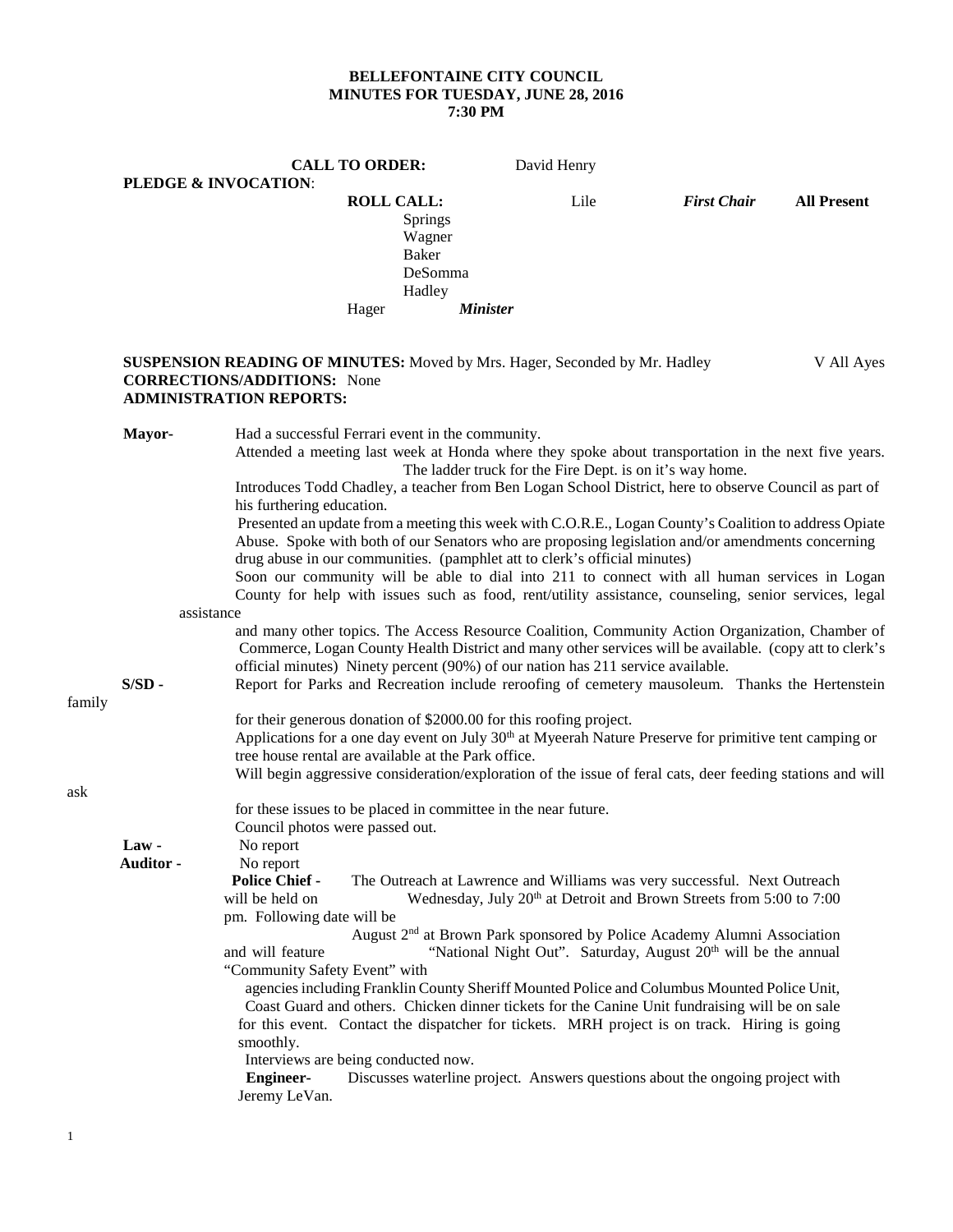| Absent                                                                                          |
|-------------------------------------------------------------------------------------------------|
| Spoke about legislative bulletin received Monday in regard to House Bill 5, quarterly payments, |
| EFT and online payments, double taxation, partial credit to those outside the city limits.      |
| Innovative financial technology is one step closer. The city website will give customers        |
| information.                                                                                    |
| Absent                                                                                          |
| <b>Economic Dev-</b><br>No report                                                               |
| Absent                                                                                          |
|                                                                                                 |

### **REPORTS OF STANDING COMMITTEES:**

| <b>Rules</b> -     | Explained ordinance on the agenda. Announces a Rules Committee meeting for Thursday                   |  |  |  |
|--------------------|-------------------------------------------------------------------------------------------------------|--|--|--|
|                    | at 7:30am in Council Chambers to discuss food trucks and the zoning request.                          |  |  |  |
| <b>Finance -</b>   | Explained ordinances on the agenda.                                                                   |  |  |  |
| <b>Utilities -</b> | Explained ordinances on the agenda. Utility Committee will meet Friday, July $1st$ at 8:30 in Council |  |  |  |
|                    | Chambers.                                                                                             |  |  |  |
| Safety -           | No report                                                                                             |  |  |  |
| <b>Streets</b> -   | No report                                                                                             |  |  |  |
|                    | Sidewalks, Curbs & Parks - No report                                                                  |  |  |  |
| Audit -            | No report                                                                                             |  |  |  |

# **COMMUNICATIONS FROM CITIZENS:**

### **INTRODUCTION OF ORDINANCES:**

#### **1. ORDINANCES FOR 1ST READING**

16-34 A. AN ORDINANCE AUTHORIZING THE SERVICE-SAFETY DIRECTOR AND/OR THE ADMINISTRATOR OF THE BELLEFONTAINE CITY UTILITIES DEPARTMENT TO ENTER INTO CONTRACT WITH INNOVATIVE FINANCIAL TECHNOLOGIES, LLC FOR CREDIT CARD PAYMENT PROCESSING SERVICES FOR THE CITY UTILITIES DEPARTMENT AND DECLARING AN EMERGENCY IN THE CITY OF BELLEFONTAINE, OHIO. **FINANCE**

| $3RR -$    | Moved by Baker, seconded by DeSomma | V All Ayes |
|------------|-------------------------------------|------------|
| Passage -  |                                     |            |
| Adoption - |                                     |            |

 16-35 B. AN ORDINANCE TO APPROVE, ADOPT AND ENACT THE 2016 REPLACEMENT PAGES TO THE CODIFIED ORDINANCES AND DECLARING AN EMERGENCY. **RULES**

| 3RR -      | Moved by Hager, seconded by Hadley | V All Ayes |
|------------|------------------------------------|------------|
| Passage -  |                                    |            |
| Adoption - |                                    |            |

#### **2. ORDINANCES FOR 2ND READING**

16-29 A. AN ORDINANCE AUTHORIZING THE SERVICE-SAFETY DIRECTOR TO SEEK PROPOSALS AND/OR ADVERTISE FOR BIDS AND ENTER INTO CONTRACT WITH THE SELECTED CONTRACTOR AND/OR BIDDERS FOR OHIO PUBLIC WORKS SELECTED CONTRACTOR AND/OR BIDDERS FOR OHIO PUBLIC WORKS COMMISSION PROJECT NUMBER DMT01 FOR 2016 CITY WIDE STREET COMMISSION PROJECT NUMBER DMT01 FOR 2016 CITY WIDE STREET

2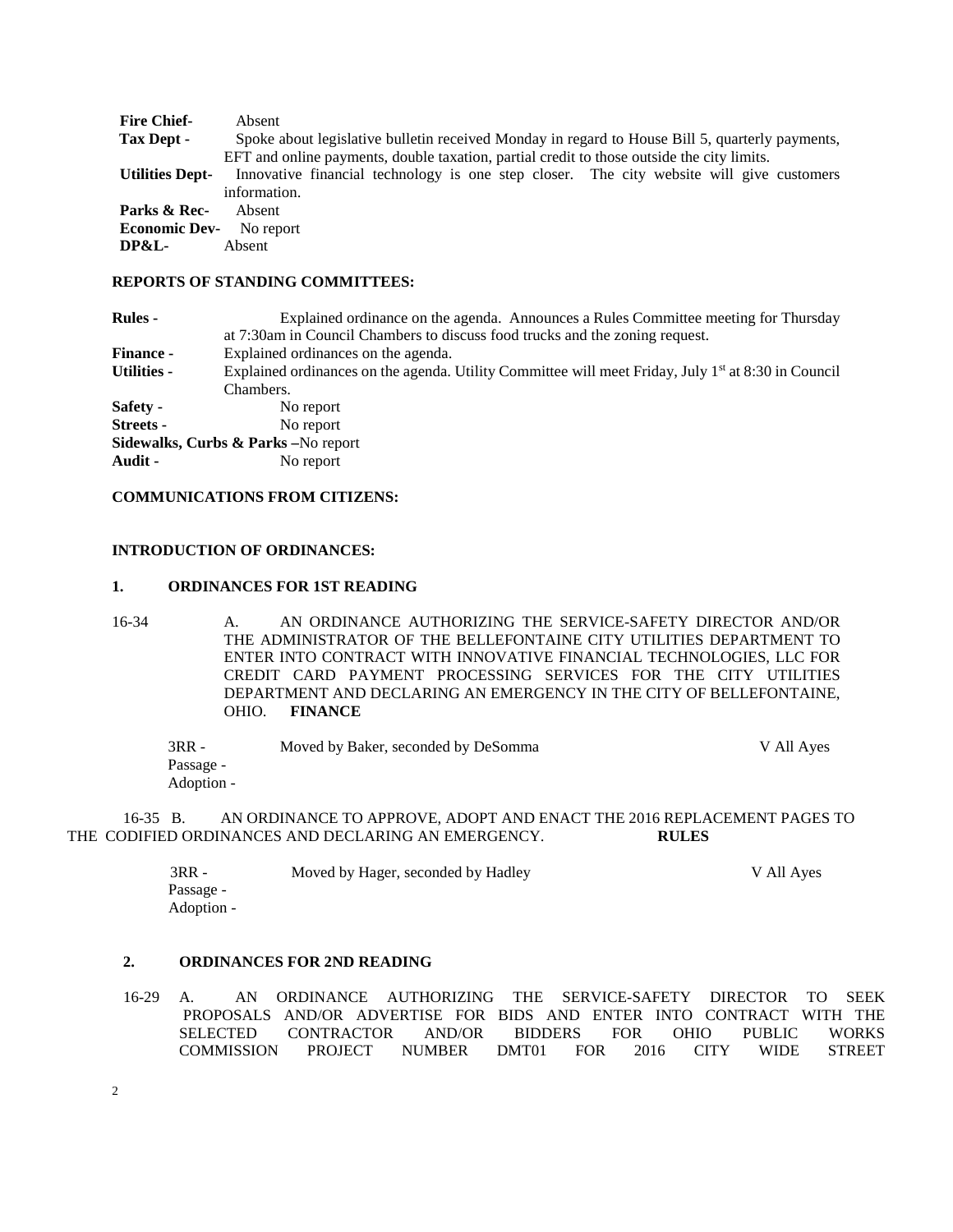RESURFACING PROJECT AND DECLARING AN EMERGENCY IN THE CITY OF BELLEFONTAINE, OHIO. **FINANCE**

| $3RR -$    | Moved by Baker, seconded by DeSomma | V All Ayes |
|------------|-------------------------------------|------------|
| Passage -  | Moved by Baker, seconded by DeSomma | V All Ayes |
| Adoption – | Moved by Baker, seconded by DeSomma | V All Ayes |

16-30 B. AN ORDINANCE AUTHORIZING THE SERVICE-SAFETY DIRECTOR TO SEEK PROPOSALS AND/OR ADVERTISE FOR BIDS AND ENTER INTO CONTRACT WITH

THE

SELECTED CONTRACTOR AND/OR BIDDERS FOR OHIO PUBLIC WORKS COMMISSION PROJECT NUMBER DMT01 FOR 2016 CITY WIDE STREET RESURFACING PROJECT AND DECLARING AN EMERGENCY IN THE CITY OF BELLEFONTAINE, OHIO. **FINANCE**

| 3RR-      | Moved by Baker, seconded by Hadley | V All Ayes |
|-----------|------------------------------------|------------|
| Passage-  | Moved by Baker, seconded by Hadley | V All Ayes |
| Adoption- | Moved by Baker, seconded by Hadley | V All Ayes |

16-31 C. AN ORDINANCE AUTHORIZING THE SERVICE-SAFETY DIRECTOR TO ENTER INTO CONTRACT WITH LEE'S ROOFING, INC. OF BELLEFONTAINE, OHIO, FOR ROOF REPAIR TO THE ARMORY BUILDING AND DECLARING AN EMERGENCY IN THE CITY OF BELLEFONTAINE, OHIO. **FINANCE**

| 3RR-      | Moved by Baker, seconded by Hadley | V All Aves |
|-----------|------------------------------------|------------|
| Passage-  |                                    |            |
| Adoption- |                                    |            |

### 16-32 D. AN ORDINANCE AUTHORIZING ALL ACTIONS NECESSARY TO EFFECTUATE AN OPT-OUT GAS SERVICE AGGREGATION PROGRAM PURSUANT TO OHIO REVISED CODE 4929.26; AND DIRECTING THE BOARD OF ELECTIONS OF LOGAN COUNTY TO SUBMIT THE BALLOT QUESTION TO THE ELECTORS; AND AUTHORIZING AN AGREEMENT WITH AN AGENT FOR

SUCH PURPOSES; AND DECLARING AN EMERGENCY IN THE CITY OF BELLEFONTAINE, OHIO. **UTILITIES**

| $3RR-$    | Moved by Wagner, seconded by Springs | V All Ayes |
|-----------|--------------------------------------|------------|
| Passage-  |                                      |            |
| Adoption- |                                      |            |

16-33 E. AN ORDINANCE AUTHORIZING ALL ACTIONS NECESSARY TO EFFECTUATE AN OPT-OUT ELECTRIC SERVICE AGGREGATION PROGRAM PURSUANT TO OHIO REVISED CODE 4928.20; AND DIRECTING THE BOARD OF ELECTIONS OF LOGAN COUNTY TO SUBMIT THE BALLOT QUESTION TO THE ELECTORS;AND AUTHORIZING AN AGREEMENT WITH AN AGENT FOR SUCH PURPOSES; AND DECLARING AN EMERGENCY IN THE CITY OF BELLEFONTAINE, OHIO.

#### **UTILITIES**

| 3RR-      | Moved by Wagner, seconded by Springs | V All Ayes |
|-----------|--------------------------------------|------------|
| Passage-  |                                      |            |
| Adoption- |                                      |            |

### **3. ORDINANCES FOR 3RD READING**

#### **COMMUNICATIONS FROM CLERK:** none

**COMMUNICATIONS FROM COUNCIL:** Mr. Hadley compliments the